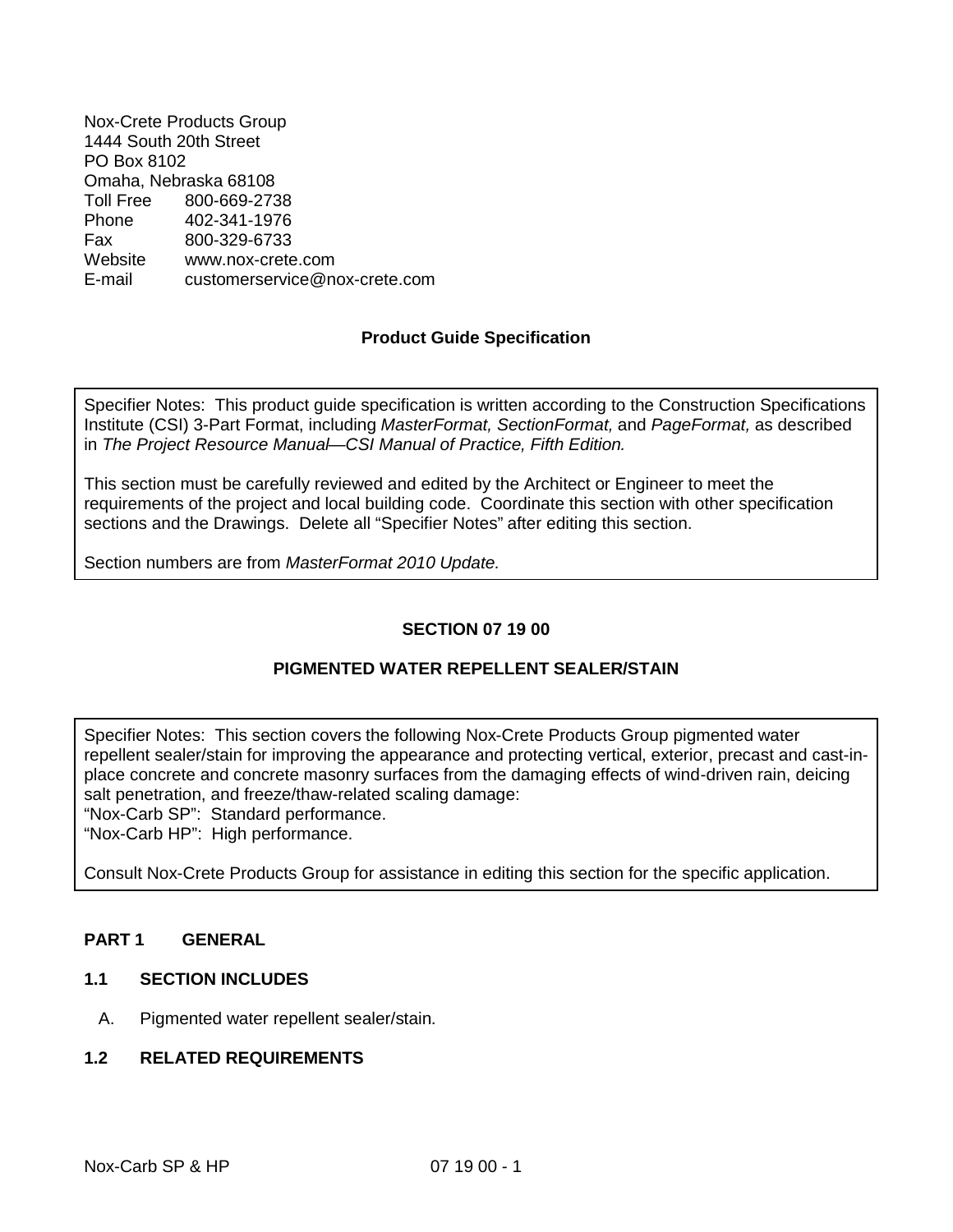Specifier Notes: Edit the following list of related sections as required. Limit the list to sections with specific information that the reader might expect to find in this section, but is specified elsewhere.

- A. Section 03 30 00 Cast-in-Place Concrete.
- B. Section 03 40 00 Precast Concrete.
- C. Section 04 20 00 Unit Masonry.

### **1.3 REFERENCE STANDARDS**

Specifier Notes: List standards referenced in this section, complete with designations and titles. Delete standards not included in the edited section. Including a standard here does not require compliance with that standard.

- A. ASTM C 642 Standard Test Method for Density, Absorption, and Voids in Hardened Concrete.
- B. ASTM D 1653 Standard Test Methods for Water Vapor Transmission of Organic Coating Films.
- C. ASTM D 4541 Standard Test Method for Pull-Off Strength of Coatings Using Portable Adhesion Testers.
- D. ASTM D 6489 Standard Test Method for Determining the Water Absorption of Hardened Concrete Treated With a Water Repellent Coating.

# **1.4 SUBMITTALS**

Specifier Notes: Edit submittal requirements as required. Delete submittals not required.

- A. Comply with Section 01 33 00 Submittal Procedures.
- B. Product Data: Submit manufacturer's product data, including surface preparation and application instructions.
- C. Samples: Submit manufacturer's samples of standard colors of pigmented water repellent sealer/stain.
- D. Manufacturer's Certification: Submit manufacturer's certification that materials comply with specified requirements and are suitable for intended application.
- E. Manufacturer's Project References: Submit manufacturer's list of successfully completed pigmented water repellent sealer/stain projects, including project name and location, name of architect, and type and quantity of pigmented water repellent sealer/stain furnished.
- F. Warranty Documentation: Submit manufacturer's standard and extended warranties.

### **1.5 QUALITY ASSURANCE**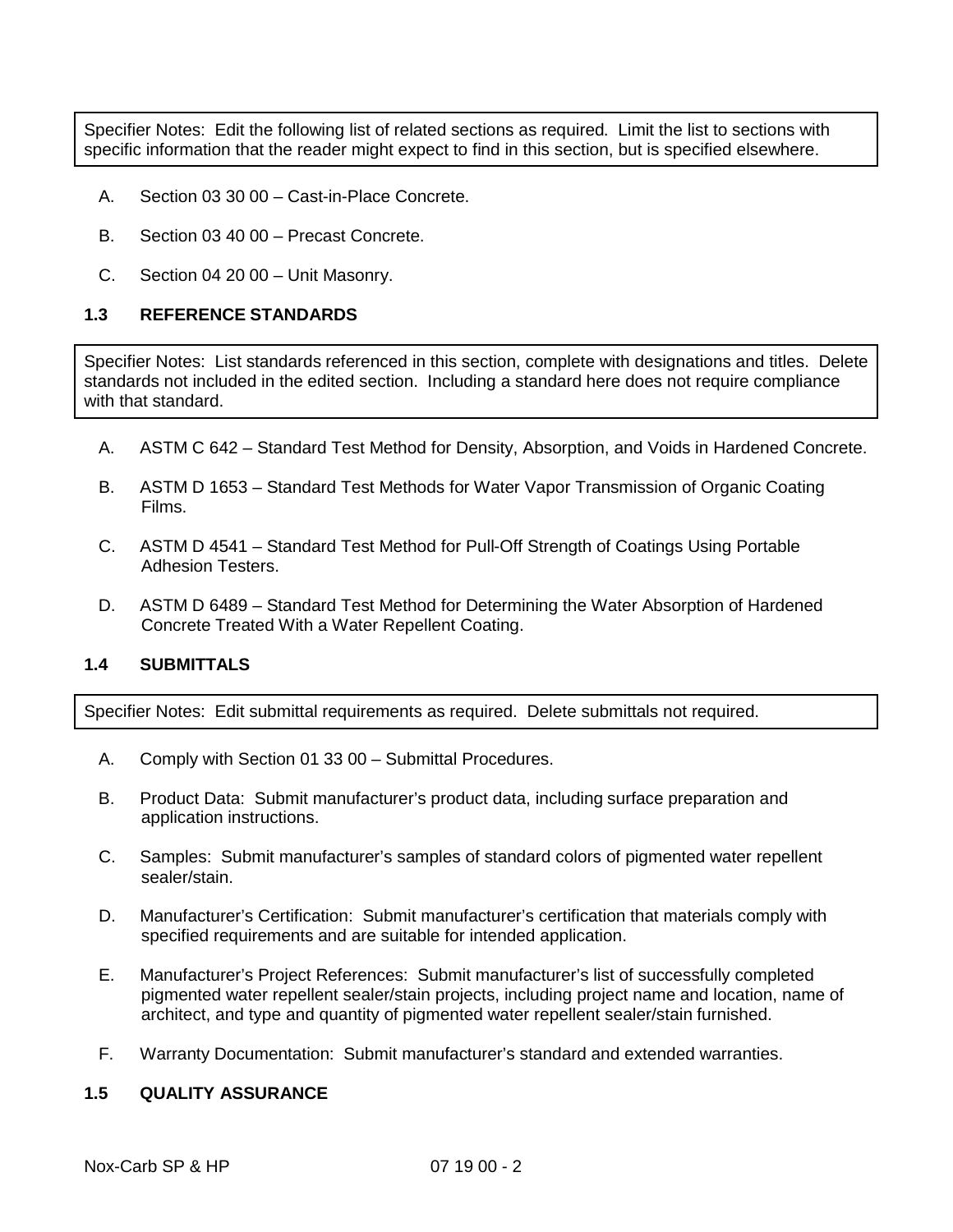A. Manufacturer's Qualifications: Manufacturer regularly engaged, for past 5 years, in manufacture of pigmented water repellent sealer/stain of similar type to that specified.

Specifier Notes: Edit site test application as required. Delete site test application if not required.

- B. Site Test Application: Construct site test application of pigmented water repellent sealer/stain for evaluation of surface preparation techniques and application workmanship.
	- 1. Construct site test application using same materials for use in the Work.
	- 2. Construct site test application at locations determined by Architect.
	- 3. Do not proceed until workmanship of site test application is approved by Architect.
	- 4. Approved Site Test Application: Standard for workmanship of pigmented water repellent sealer/stain.

Specifier Notes: Edit preinstallation meeting as required. Delete meeting if not required.

- C. Preinstallation Meeting:
	- 1. Convene preinstallation meeting 2 weeks before start of application of pigmented water repellent sealer/stain.
	- 2. Require attendance of parties directly affecting work of this section, including Contractor, Architect, applicator, and manufacturer's representative.
	- 3. Review surface preparation, mixing, application, protection, and coordination with other work.

## **1.6 DELIVERY, STORAGE, AND HANDLING**

- A. Delivery and Acceptance Requirements: Deliver materials to site in manufacturer's original, unopened containers and packaging, with labels clearly identifying product name and manufacturer.
- B. Storage and Handling Requirements:
	- 1. Store and handle materials in accordance with manufacturer's instructions.
	- 2. Keep materials in manufacturer's original, unopened containers and packaging until application.
	- 3. Store pigmented water repellent sealer/stain between 40 and 100 degrees F (4 and 38 degrees C).
	- 4. Store materials in clean, dry area indoors, out of direct sunlight.
	- 5. Protect materials from freezing.
	- 6. Protect materials during storage, handling, and application to prevent contamination or damage.

# **1.7 AMBIENT CONDITIONS**

- A. Substrate Temperatures: Apply pigmented water repellent sealer/stain at substrate temperatures between 40 and 90 degrees F (5 and 32 degrees C).
- B. Do not apply pigmented water repellent sealer/stain in direct sunlight.

# **1.8 WARRANTY**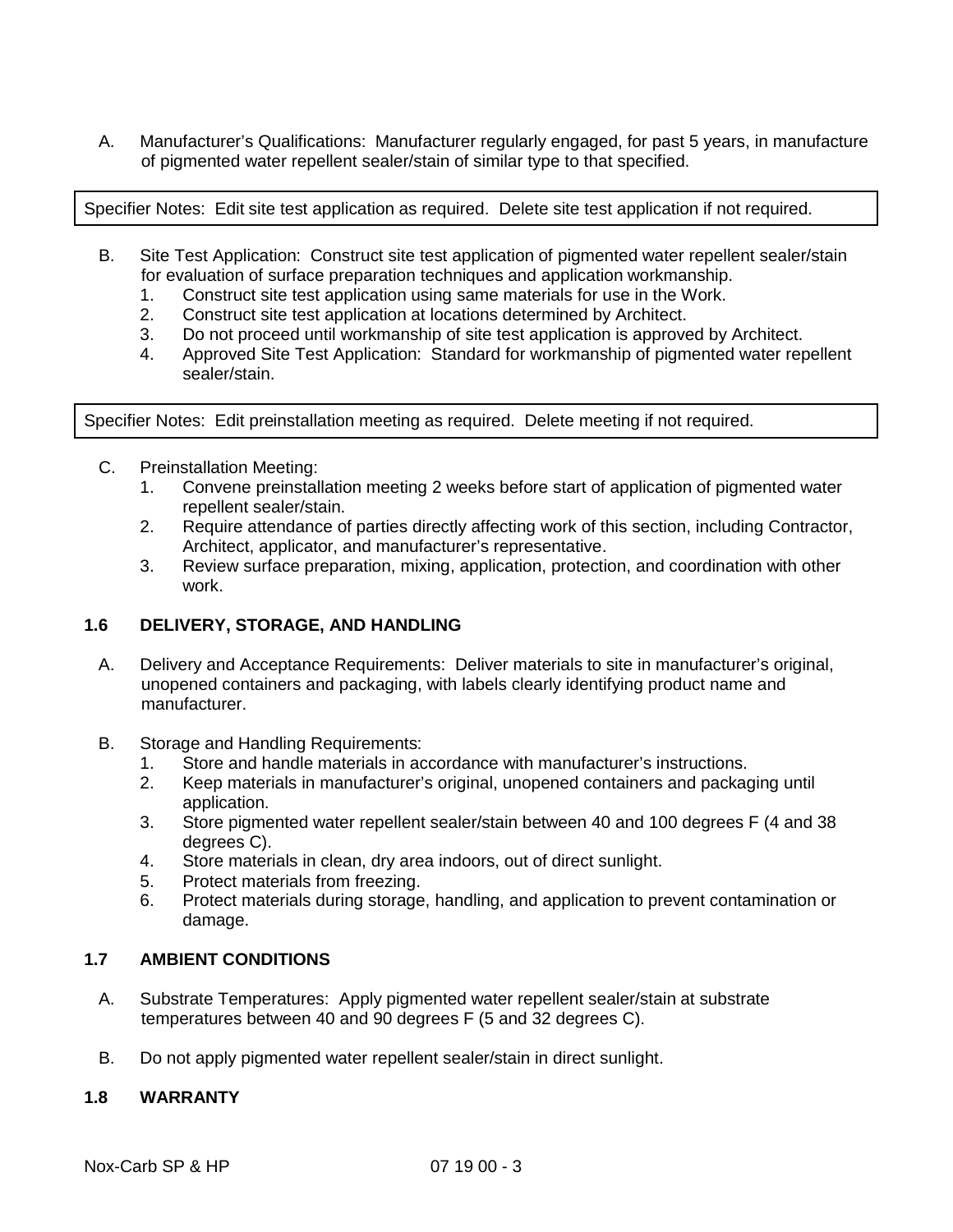Specifier Notes: Specify warranty. Consult Nox-Crete Products Group for information regarding extended warranties.

A. Manufacturer's Warranty: [Standard] [5-year extended] [10-year extended].

# **PART 2 PRODUCTS**

## **2.1 MANUFACTURER**

A. Nox-Crete Products Group, 1444 South 20th Street, PO Box 8102, Omaha, Nebraska 68108. Toll Free 800-669-2738. Phone 402-341-1976. Fax 800-329-6733. www.nox-crete.com. customerservice@nox-crete.com.

## **2.2 MATERIALS**

Specifier Notes: Specify Nox-Crete Products Group "Nox-Carb SP (Standard Performance)" or "Nox-Carb HP (High Performance)". Delete material not required. Consult Nox-Crete Products Group for assistance in determining appropriate pigmented water repellent sealer/stain for the specific application.

- A. Pigmented Water Repellent Sealer/Stain: "Nox-Carb SP (Standard Performance)".
	- 1. Description: Breathable, pigmented, water repellent sealer/stain containing a reactive silane for exterior, vertical, concrete and masonry surfaces.
	- 2. Flash Point: Greater than 100 degrees F (38 degrees C).
	- 3. Flash Point, Low VOC Version: Greater than 50 degrees F (10 degrees C).
	- 4. Vapor Pressure: Less than 5 mm Hg at 20 degrees C.
	- 5. Vapor Pressure, Low VOC Version: 39.2 mm Hg at 20 degrees C.
	- 6. VOC: Less than 600 g/L.
	- 7. VOC, Low VOC Version: Less than 400 g/L.
	- 8. Adhesion Test, ASTM D 4541: 600 psi.
	- 9. Water Absorption:
		- a. After 48 Hours, ASTM C 642: Less than 0.40 percent.
		- b. ASTM D 6489:
			- 1) 24 Hours: Greater than 95 percent reduction.
			- 2) 48 Hours: Greater than 94 percent reduction.
		- c. RILEM Tube Method:
			- 1) Concrete Block: 95 percent reduction.
			- 2) Precast Concrete: 96 percent reduction.
	- 10. Water Vapor Transmission, ASTM D 1653, Method B, Condition A: 2.4 grains/ft<sup>2</sup>/hr (40.3  $g/m^2/24$  hrs).
	- 11. Water Vapor Permeance, ASTM D 1653, Method B, Condition A: 5.8 perms (3.8 metric perms).
- B. Pigmented Water Repellent Sealer/Stain: "Nox-Carb HP (High Performance)".
	- 1. Description: Breathable, pigmented, water repellent sealer/stain containing a reactive silane for exterior, vertical, concrete and masonry surfaces.
	- 2. Flash Point: Greater than 100 degrees F (38 degrees C).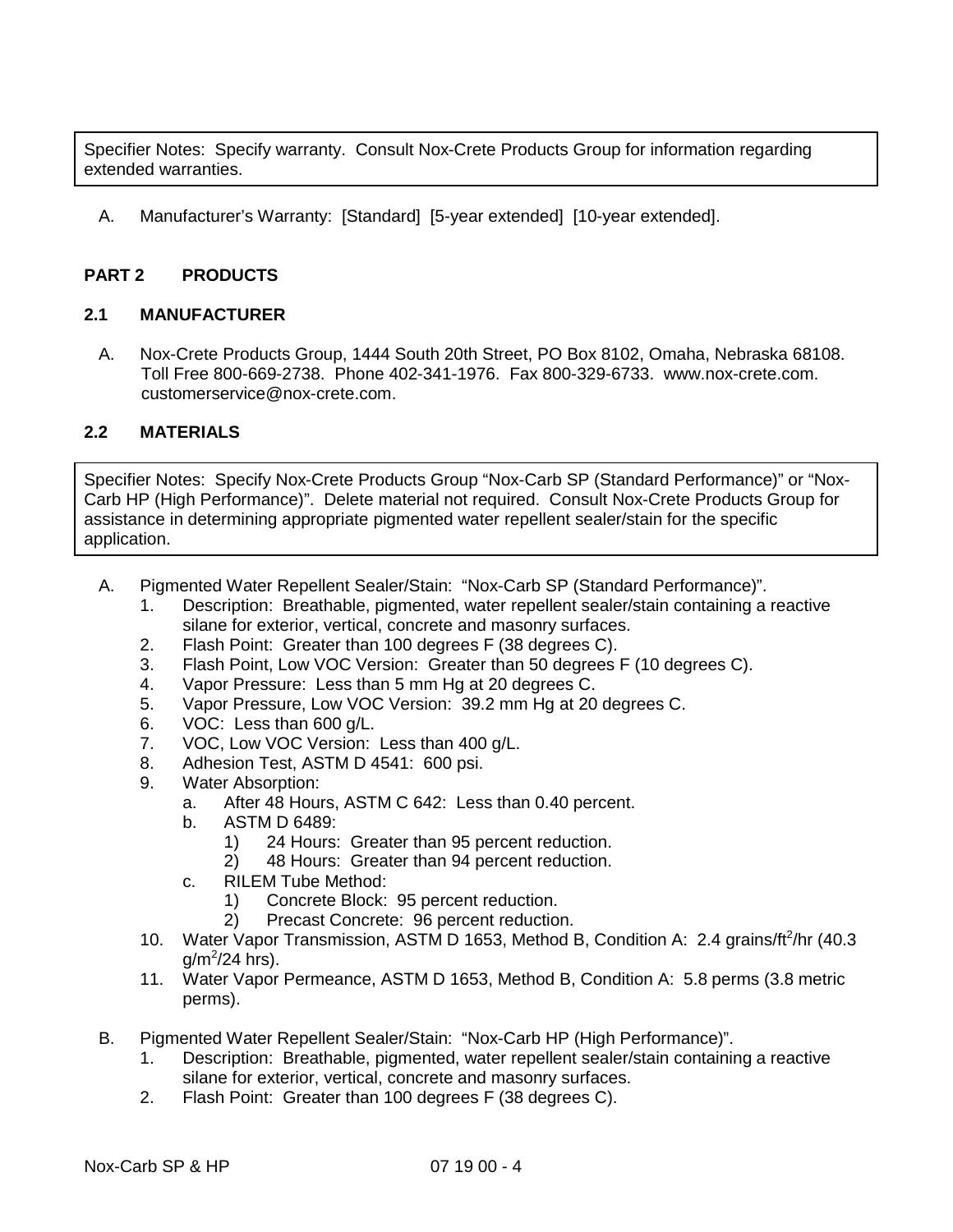- 3. Flash Point, Low VOC Version: Greater than 50 degrees F (10 degrees C).
- 4. Vapor Pressure: Less than 5 mm Hg at 20 degrees C.
- 5. Vapor Pressure, Low VOC Version: 39.2 mm Hg at 20 degrees C.
- 6. VOC: Less than 600 g/L.
- 7. VOC, Low VOC Version: Less than 400 g/L.
- 8. Adhesion Test, ASTM D 4541: 650 psi.
- 9. Water Absorption:
	- a. After 48 Hours, ASTM C 642: Less than 0.25 percent.
	- b. ASTM D 6489:
		- 1) 24 Hours: Greater than 98 percent reduction.
		- 2) 48 Hours: Greater than 97 percent reduction.
	- c. RILEM Tube Method:
		- 1) Concrete Block: 99 percent reduction.
		- 2) Precast Concrete: 99 percent reduction.
- 10. Water Vapor Transmission, ASTM D 1653, Method B, Condition A: 2.4 grains/ft<sup>2</sup>/hr (40.3  $g/m^2/24$  hrs).
- 11. Water Vapor Permeance, ASTM D 1653, Method B, Condition A: 5.8 perms (3.8 metric perms).

Specifier Notes: Specify the desired standard color. Delete colors not desired. Consult Nox-Crete Products Group for availability of custom colors.

C. Colors: [Antique White] [Buff] [Burnt Red] [Concrete Gray] [Iron Red] [Light Sky Gray] [Medium Cardstock Brown] [Mission White] [Mocha] [Riverside Medium Gray]  $\mathcal{L} = \mathcal{L} \cup \{ \mathcal{L} \}$ 

# **2.3 ACCESSORIES**

Specifier Notes: If the use of a texture additive is required to be added to the pigmented water repellent sealer/stain, specify the desired texture option. Delete texture option not desired. Consult Nox-Crete Products Group for additional information regarding the texture additive.

- A. Texture Additive for Pigmented Water Repellent Sealer/Stain: [50 mesh] [100 mesh].
- B. Repair Mortar: "Panel Patch".
	- 1. Description: Fast-drying, smooth-textured, non-grit containing, portland-cement-based, polymer-modified, concrete patching, resurfacing, and finishing compound.

### **PART 3 EXECUTION**

## **3.1 EXAMINATION**

- A. Examine surfaces to receive pigmented water repellent sealer/stain.
- B. Notify Architect of conditions that would adversely affect application.
- C. Do not begin surface preparation or application until unacceptable conditions are corrected.